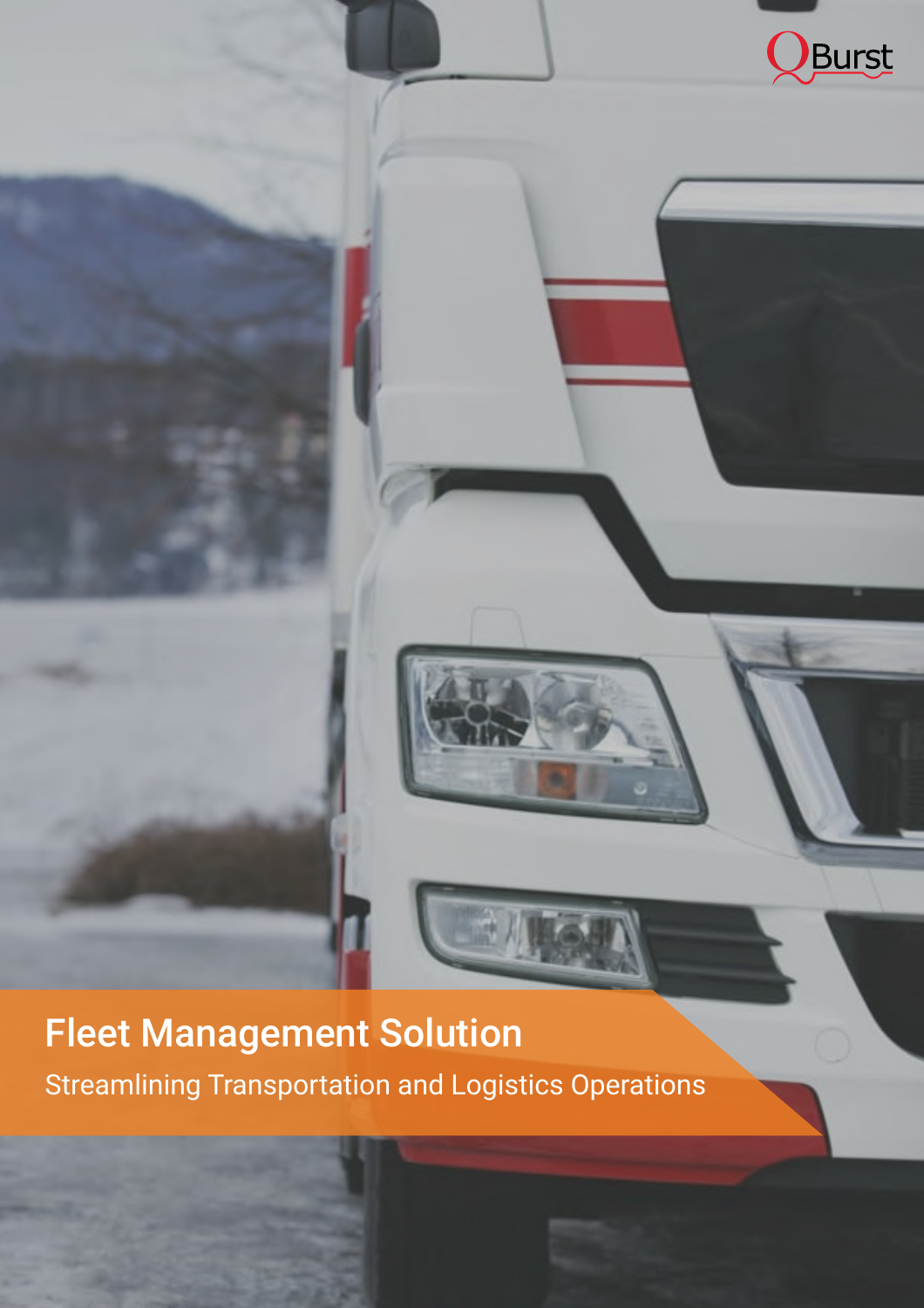The customizable fleet management solution helps improve safety and performance, enabling fleet owners to negotiate better contracts with clients and insurance carriers.

The solution automates processes for vehicle inspections, repairs, accident investigations, document management, and electronic logs. Drivers, mechanics, and fleet owners receive alerts with access to real-time data.

# **PROJECT OVERVIEW**

Our client is a US-based technology startup serving the transportation industry with safety and compliance solutions. They offer cloud-based solutions that help fleet operators decrease downtime and improve performance.

## **CLIENT PROFILE**

The client required a platform that helps fleet operators comply with guidelines stipulated by the U.S. Department of Transportation. This would entail digitization of processes such as recording service hours, mileage reporting, and document management, leading to significant improvements in fleet tracking.

### **BUSINESS REQUIREMENT**

The solution comprises mobile and web applications to track the geographical position of commercial vehicles. The platform digitally stores documents for regulatory and compliance purposes. The solution helps fleet owners to electronically track hours of service and automate

The completely customizable and quick-to-deploy fleet management solution simplifies accident investigations, claims management, DOT audit preparation, and Electronic Logging Device (ELD) documentation. The solution integrates eDVIRs (Electronic Driver Vehicle Inspection Reports) with the mechanic repair process.

## **OUR SOLUTION**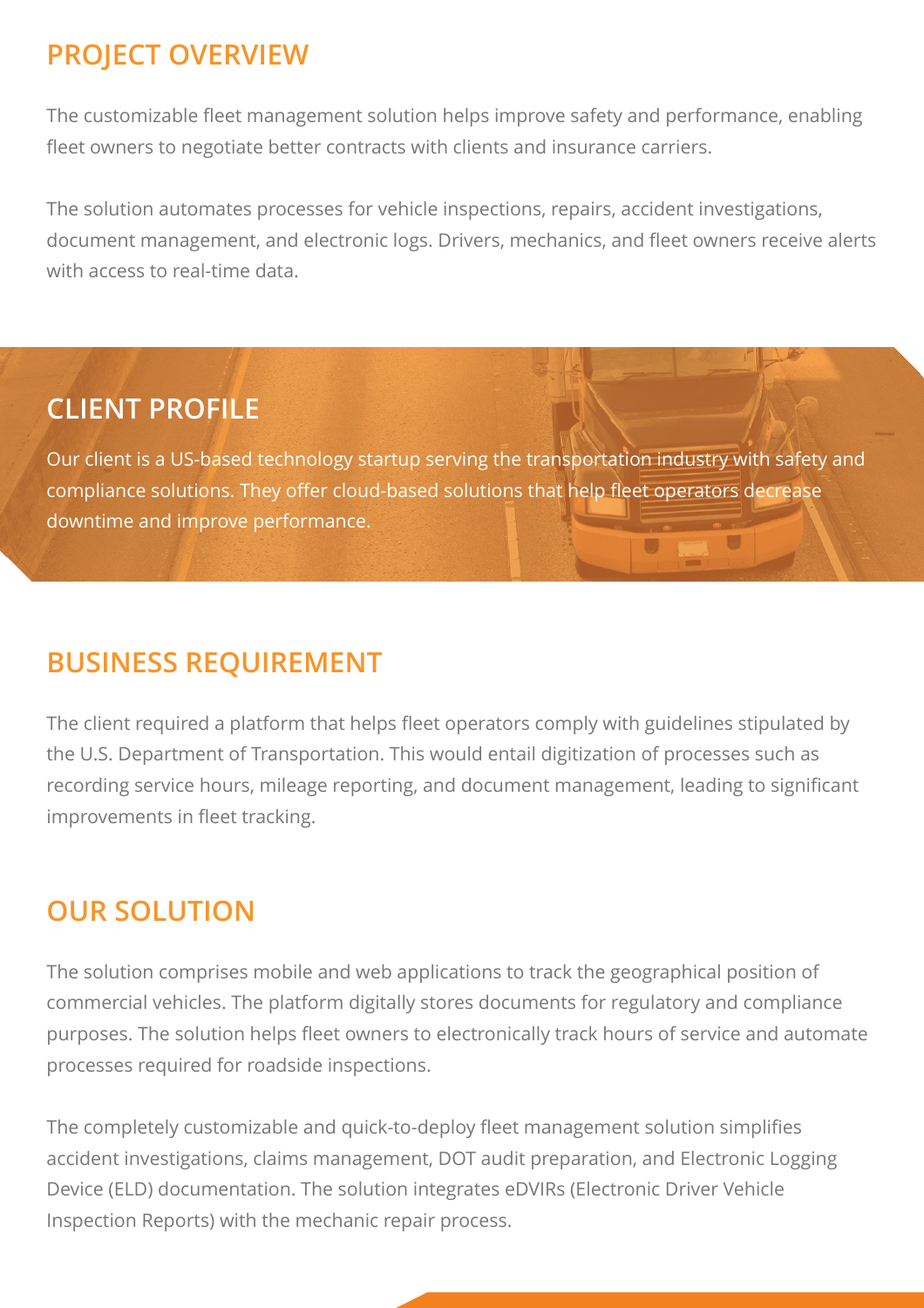Alerts for malfunctions or violations 

◆ One touch logbooks for checks and inspections

### GPS-enabled route optimization and fleet tracking

### ◆ Fuel consumption and vehicle maintenance tracking

### ◆ Accident scene management through real-time reporting and investigation

Once the app connects to the hardware, it starts reading the messages, which are parsed into logs and sent to the servers using the driver's phone.

### **KEY FEATURES**

◆ Electronic logging with automatic status change

◆ Work order creation for mechanics based on inspection reports

## **HOW IT WORKS**

![](_page_2_Figure_2.jpeg)

The solution integrates with various hardware adapters that plug into the truck's data port and follows standard J1939 and OBD2 protocols for communication.

![](_page_2_Figure_4.jpeg)

These adapters send J1939 and OBD2 messages to the mobile application (iOS or Android) over Bluetooth.

ELDs enable fleet owners to accurately track, manage, and share Records of Duty Status (RoDS) data. The device captures movement of the vehicle and records driver hours, engine running time, and miles driven.

### SINGLE PLATFORM TO ENSURE SAFETY, COMPLIANCE, AND EFFICIENCY IN FLEET MANAGEMENT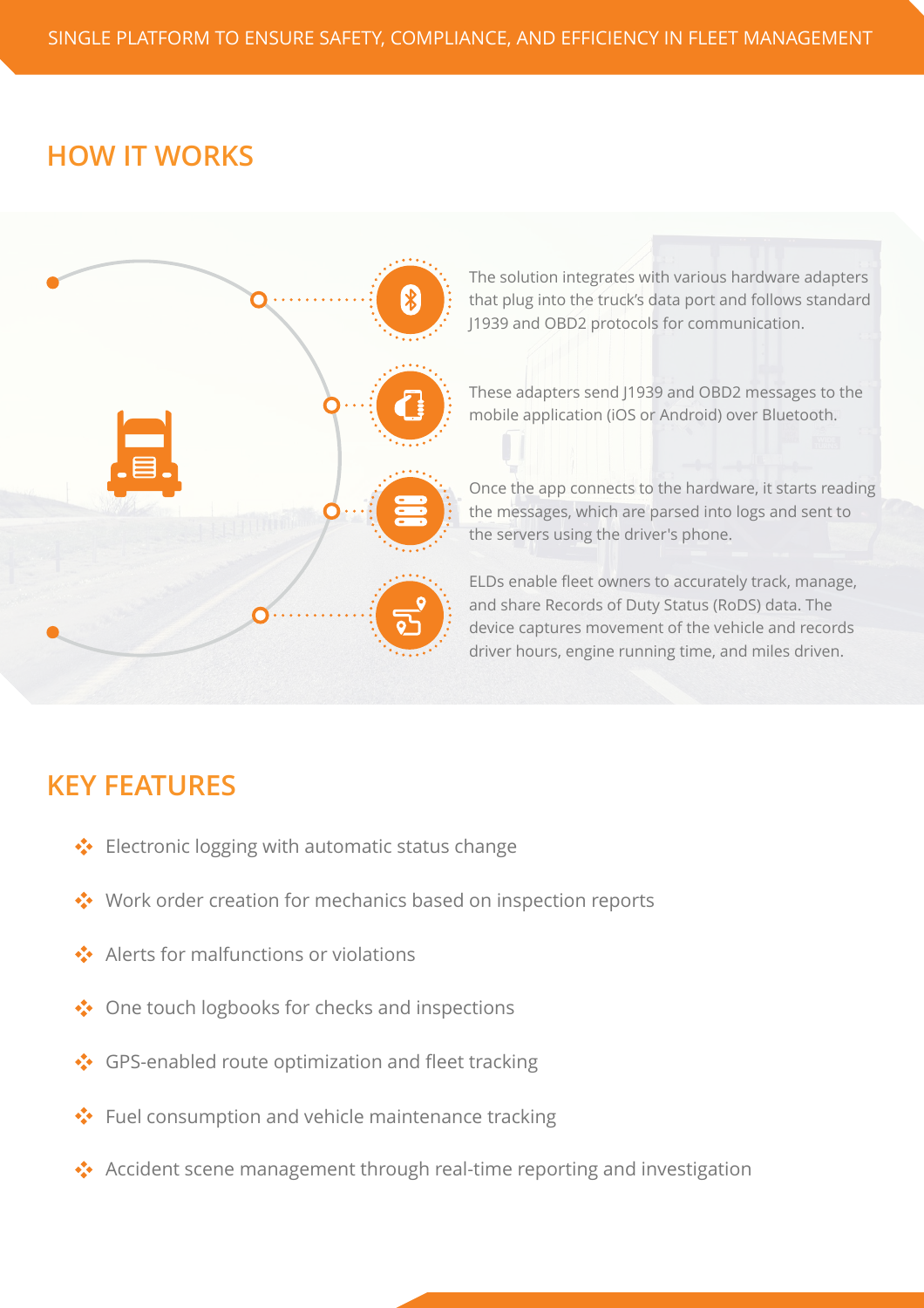![](_page_3_Picture_1.jpeg)

### Spring, Spring Data, Spring MVC, Spring Security

![](_page_3_Picture_3.jpeg)

![](_page_3_Picture_4.jpeg)

![](_page_3_Picture_5.jpeg)

![](_page_3_Picture_6.jpeg)

![](_page_3_Picture_7.jpeg)

Spring Shystems Rd

菌

 $\bigcirc$ 

*<u>Chain Khain Park</u>* 

 $...$ 

![](_page_3_Picture_9.jpeg)

### Google Maps

![](_page_3_Picture_11.jpeg)

![](_page_3_Picture_12.jpeg)

## **TECHNOLOGIES**

Enhanced tracking capability ensured 'on time service'

◆ Efficient route planning led to 13% reduction in fuel consumption

◆ 15% reduction in total claims as a result of fraud prevention

 $\cdot$  Reduced documentation with digitized logging

## **BUSINESS BENEFITS**

◆ Enhanced safety and compliance processes led to 6% reduction in insurance premiums